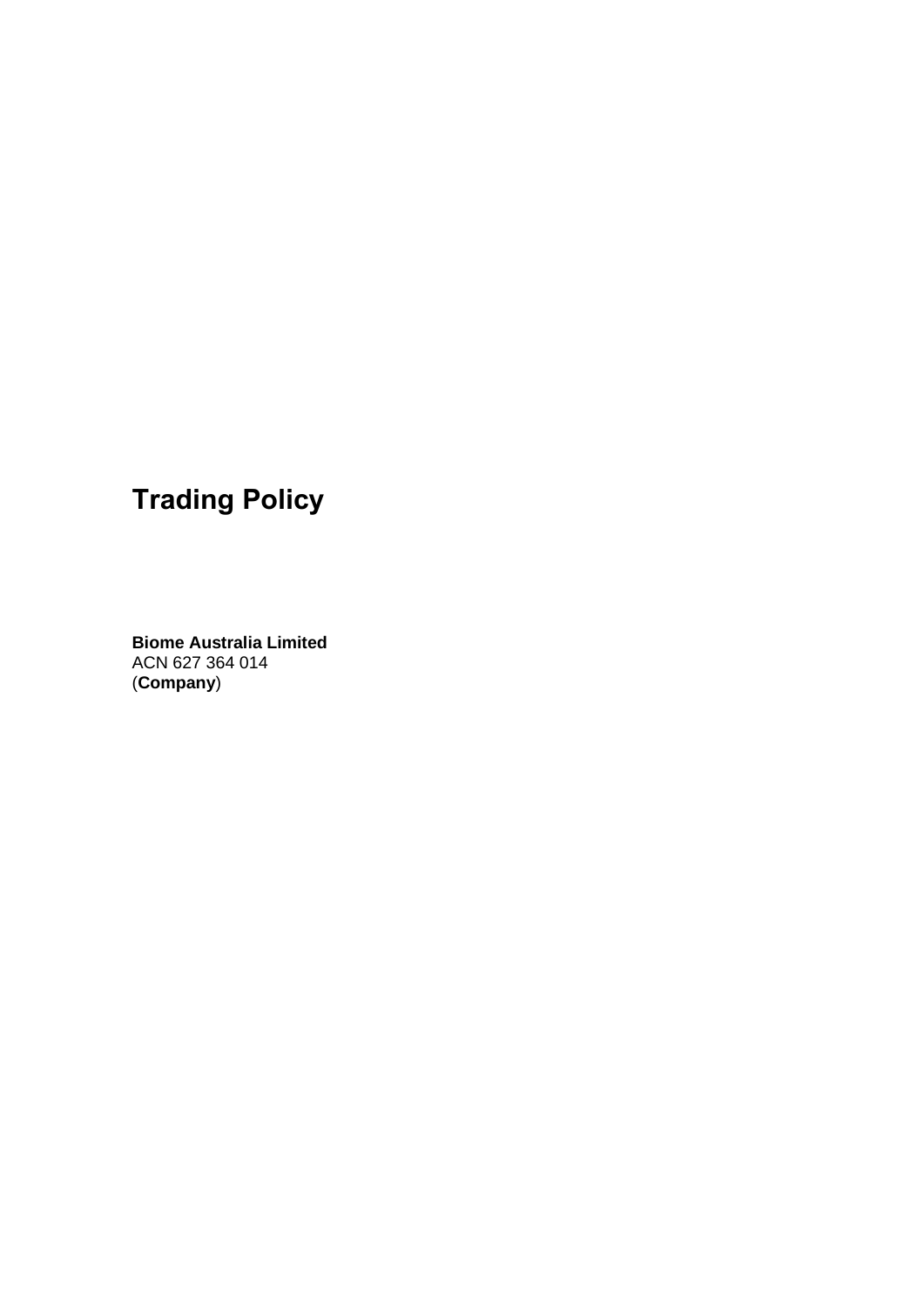# **Table of Contents**

| 1            |                                        |  |  |  |
|--------------|----------------------------------------|--|--|--|
|              | 1.1<br>1.2<br>1.3                      |  |  |  |
| $\mathbf{2}$ |                                        |  |  |  |
|              | 2.1<br>2.2<br>2.3<br>2.4               |  |  |  |
| 3            |                                        |  |  |  |
|              | 3.1<br>3.2<br>3.3<br>3.4<br>3.5<br>3.6 |  |  |  |
| 4            |                                        |  |  |  |
| 5            |                                        |  |  |  |
| 6            |                                        |  |  |  |
|              | 6.1<br>6.2<br>6.3<br>6.4               |  |  |  |
| 7            |                                        |  |  |  |
| 8            |                                        |  |  |  |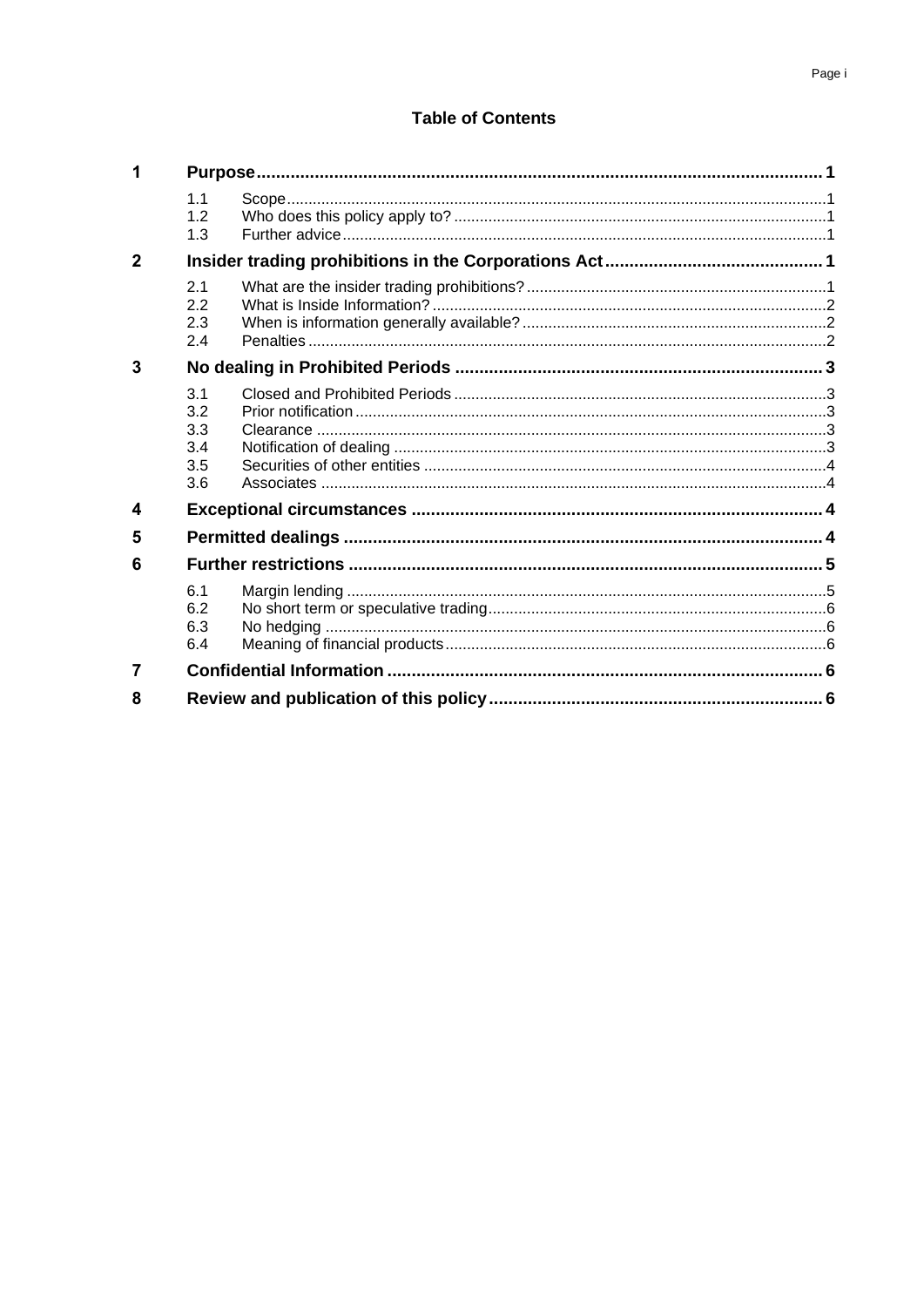## **1 Purpose**

## 1.1 **Scope**

This policy summarises the law relating to insider trading and sets out the Company's trading policy on buying and selling any securities of the Company that are able to be traded on a financial market (**Company's Securities**).

References in this Policy to the Company include references to Biome Australia Limited and all its subsidiaries.

## 1.2 **Who does this policy apply to?**

This policy applies as follows:

- (a) part [2](#page-2-0) (insider trading laws) and part [7](#page-7-0) (confidentiality) apply to everyone (including all employees, contractors, family and associates);
- (b) parts [3](#page-4-0) to [6](#page-6-0) (trading policy) apply to all directors, officers and other key management personnel of the Company; and any other person designated by the board of directors (**Board**) from time to time (each, a **Designated Person**); and
- (c) paragraph [3.6](#page-5-0) (associates) applies our trading policy to the family and associates of Designated Persons as specified in that paragraph.

#### 1.3 **Further advice**

If you do not understand any aspect of this trading policy or are uncertain whether it applies to you or your family or associates, please contact the Company Secretary. We recommend that you obtain your own legal or financial advice before dealing in the Company's Securities.

## <span id="page-2-0"></span>**2 Insider trading prohibitions in the Corporations Act**

#### 2.1 **What are the insider trading prohibitions?**

Under the *Corporations Act 2001* (Cth) (**Corporations Act**), if you have Inside Information (as defined in paragraph [2.2](#page-3-0) below) relating to the Company, it is illegal for you to:

- <span id="page-2-1"></span>(a) deal in (that is, apply for, acquire or dispose of) the Company's Securities or enter into an agreement to do so; or
- <span id="page-2-2"></span>(b) procure another person to apply for, acquire or dispose of the Company's Securities or enter into an agreement to do so; or
- (c) directly or indirectly communicate, or cause to be communicated, that information to any other person if you know, or ought reasonably to know, that the person would or would be likely to use the information to engage in the activities specified in paragraphs [\(a\)](#page-2-1) or [\(b\)](#page-2-2) above.

These prohibitions also apply to the application for, grant, exercise or transfer of an option over the Company's Securities, and to the securities of other entities if you possess Inside Information about those entities.

It does not matter how or in what capacity you become aware of the Inside Information. It does not have to be obtained from the Company to constitute Inside Information.

You cannot avoid the insider trading prohibition by arranging for a member of your family or a friend to deal in the Company's Securities nor may you give "tips" concerning Inside Information relating to the Company to others.

These prohibitions apply to everyone (not just Designated Persons) at all times.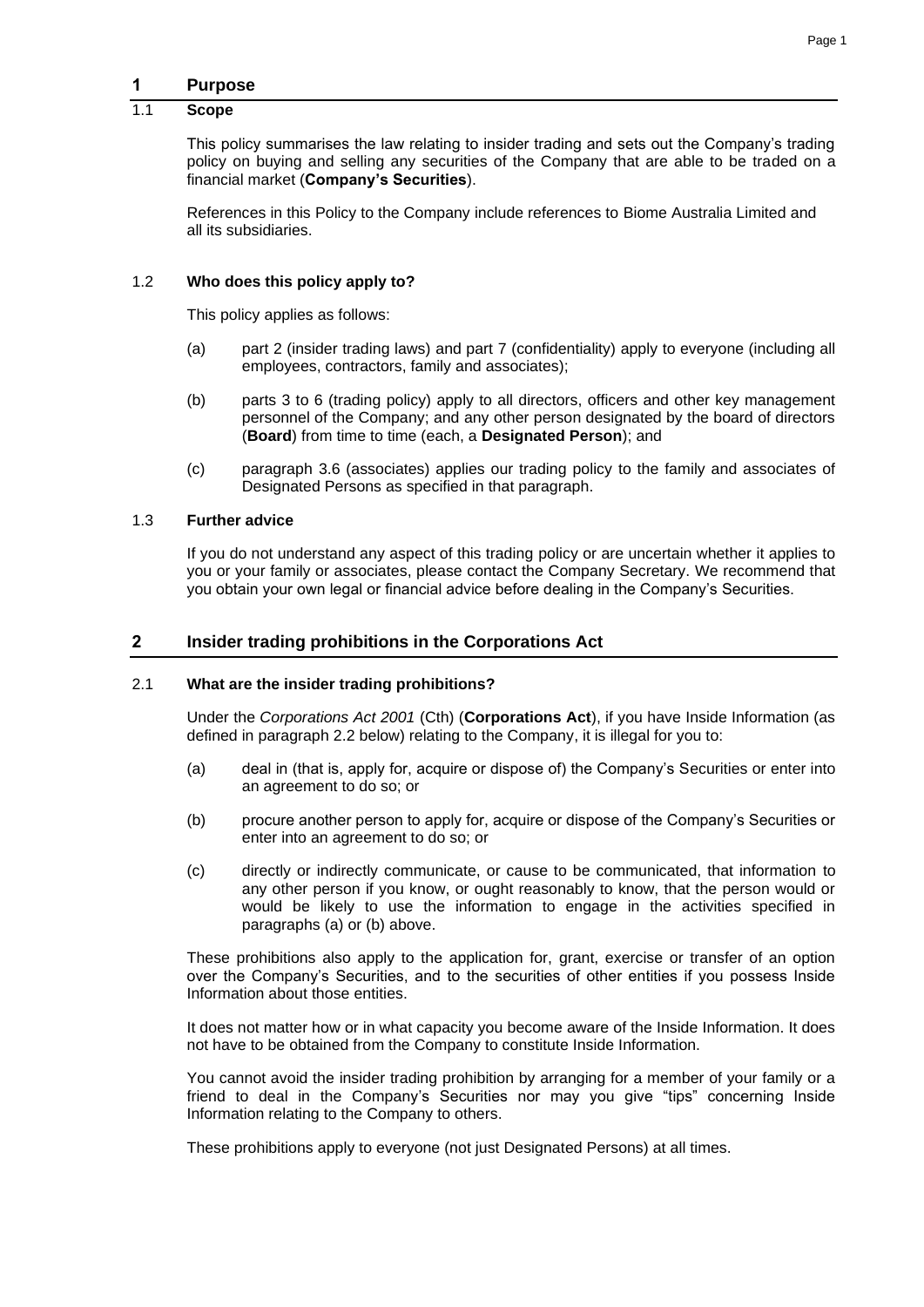## <span id="page-3-0"></span>2.2 **What is Inside Information?**

"**Inside Information**" is information relating to the Company which is not generally available but, if the information was generally available, would be likely to have a material effect on the price or value of the Company's Securities. Inside Information can include matters of speculation or supposition and matters relating to intentions or likely intentions of a person.

Information is regarded as being likely to have a material effect if it would, or would be likely to, influence persons who commonly invest in securities or other traded financial products in deciding whether or not to deal in the Company's Securities.

Examples of Inside Information could be:

- (a) the financial performance of the Company against its budget;
- (b) changes in the Company's actual or anticipated financial condition or business performance;
- (c) changes in the capital structure of the Company, including proposals to raise additional equity or borrowings;
- (d) proposed changes in the nature of the business of the Company;
- (e) changes to the Board or significant changes in key management personnel;
- (f) an undisclosed significant change in the Company's market share;
- (g) likely or actual entry into, or loss of, a material contract;
- (h) material acquisitions or sales of assets by the Company ;
- (i) a proposed dividend or other distribution or a change in dividend policy; or
- (j) a material claim against the Company or other unexpected liability.

## 2.3 **When is information generally available?**

Information is generally available if:

- <span id="page-3-1"></span>(a) it consists of readily observable matter or deductions;
- <span id="page-3-2"></span>(b) it has been brought to the attention of investors through an announcement to ASX Limited (**ASX**) or otherwise similarly brought to the attention of investors who commonly invest in securities, and a reasonable period has elapsed since it was announced or brought to investors' attention; or
- (c) it consists of deductions, conclusions or inferences made or drawn from information referred to in paragraphs [\(a\)](#page-3-1) or [\(b\)](#page-3-2) above.

Examples of possible readily observable matters are:

- (d) a change in legislation which will affect the Company's ability to make certain types of investments; or
- (e) a severe downturn in global securities markets.

## 2.4 **Penalties**

Breach of the insider trading laws may subject you to:

- (a) criminal liability penalties include heavy fines and imprisonment;
- (b) civil liability you can be sued by another party or the Company for any loss suffered as a result of illegal trading activities;
- (c) civil penalty provisions the Australian Securities and Investments Commission (**ASIC**) may seek civil penalties against you and may even seek a court order that you be disqualified from managing a corporation.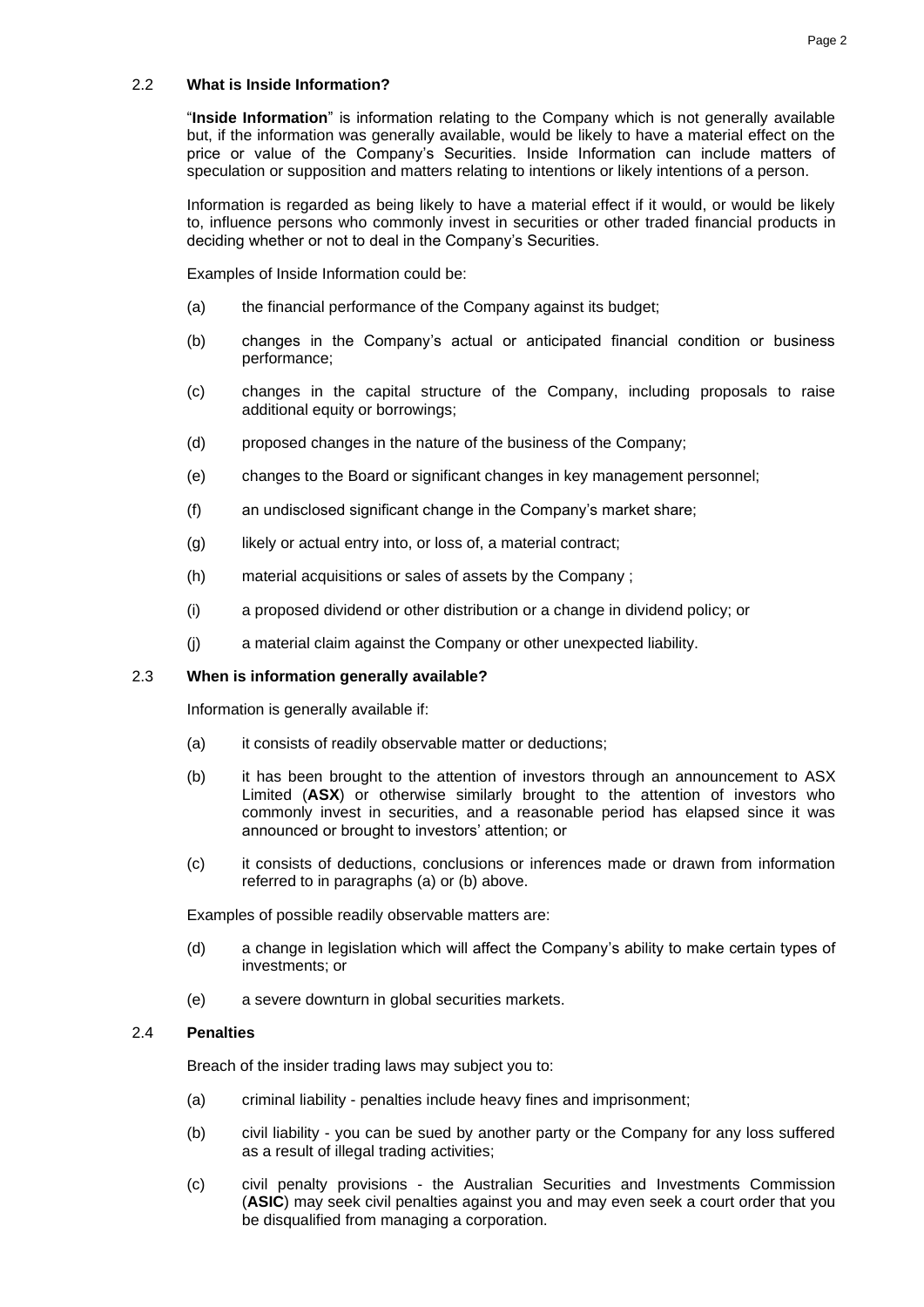Breach of the law, this policy, or both, will also be regarded by the Company as serious misconduct which may lead to disciplinary action or dismissal.

## <span id="page-4-0"></span>**3 No dealing in Prohibited Periods**

#### 3.1 **Closed and Prohibited Periods**

Designated Persons must not deal in the Company's Securities during the following prohibited periods (except in accordance with this policy):

- (a) the following closed periods:
	- (i) from the day after the half year end (i.e. 1 January) to the close of trading on the business day after the Company's half yearly results are announced to ASX;
	- (ii) from the day after the financial year end (i.e. 1 July) to the close of trading on the business day after the Company's audited annual results are announced to ASX; and
	- (iii) any other period that the Board specifies from time to time.
- (b) any extension to a closed period.

#### (**Prohibited Periods**).

Designated Persons may deal in the Company's Securities at other times subject to complying with insider trading prohibitions (see part [2](#page-8-0) above) and the requirements of this policy.

## <span id="page-4-1"></span>3.2 **Prior notification**

If a Designated Person proposes to deal in the Company's Securities (including entering into an agreement to deal) during a Prohibited Period they must first provide:

- (a) written notice of their intention to the Chairman of the Board (or another person, as notified to the relevant Designated Person) (**Notification Officer**); and
- (b) written confirmation that they are not in possession of Inside Information, in the form of the template in [Annexure A](#page-8-1) part A.

The relevant Notification Officer may appoint a delegate to act on his or her behalf in the case of temporary absence.

#### 3.3 **Clearance**

Before dealing in the Company's Securities, the Designated Person must receive a written clearance in the form template at [Annexure A](#page-8-1) part B signed by the Notification Officer.

A clearance expires five business days from its date, unless it specifies a different expiry date.

A clearance to trade confirms that the proposed dealing by the Designed Person is within the terms of the trading policy but does not otherwise constitute approval or endorsement by the Company or the Notification Officer for the proposed dealing. Even if a clearance is granted, a Designated Person remains personally responsible for assessing whether the insider trading prohibitions apply to them.

A register of notifications and clearances is to be kept by the Company Secretary.

#### <span id="page-4-2"></span>3.4 **Notification of dealing**

In addition to providing prior notification and seeking clearance under paragraph [3.2,](#page-4-1) Designated Persons must confirm in writing to the relevant Notification Officer, within three business days from when the dealing in the Company's Securities has occurred, the number of the Company's Securities affected and the relevant parties to the dealing.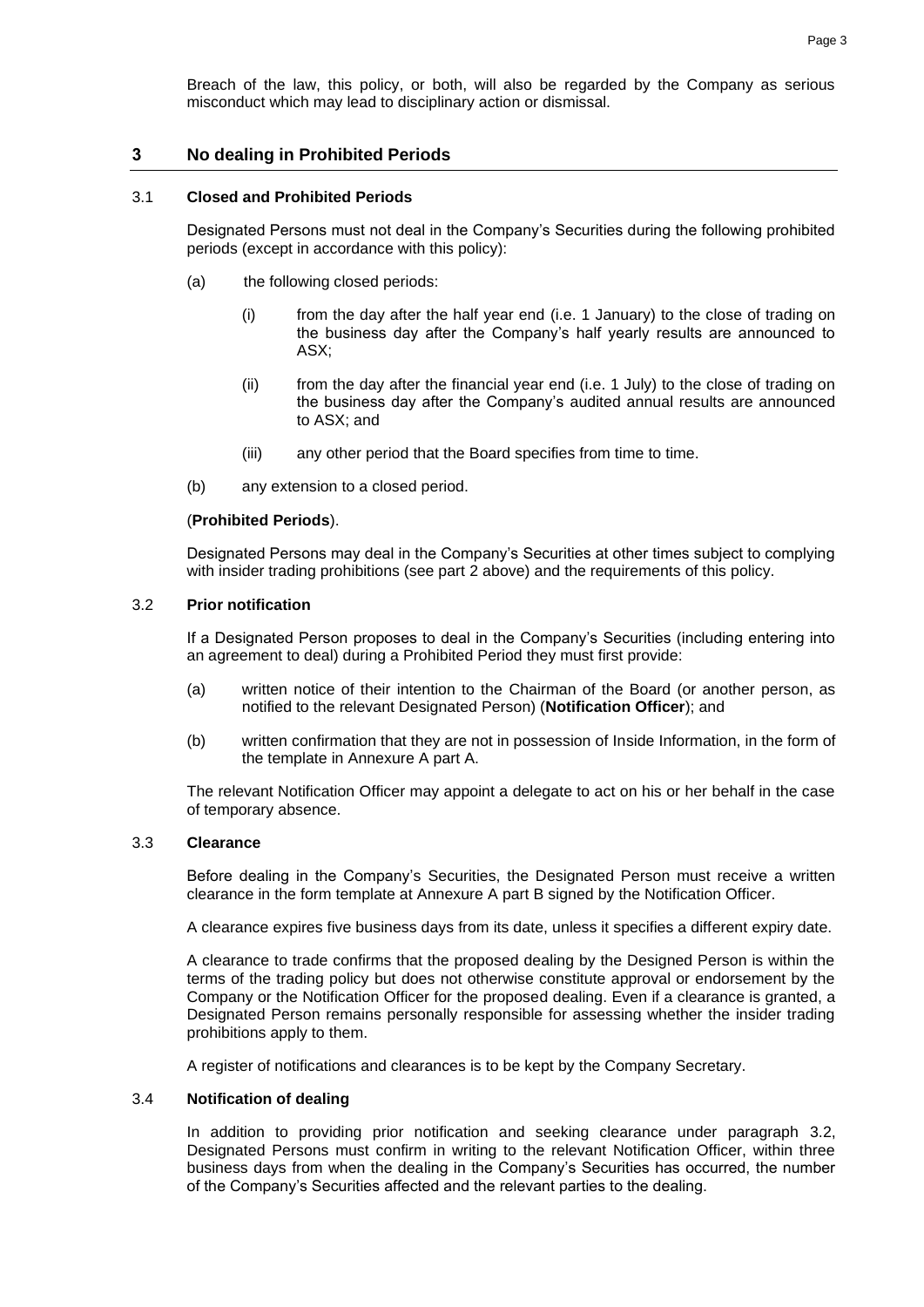A register of Designated Persons' interests in the Company's securities is to be kept by the Company Secretary.

#### 3.5 **Securities of other entities**

The Board may extend this policy by specifying that Designated Persons are also restricted from dealing in the securities of other specified entities with which the Company may have a close relationship.

#### <span id="page-5-0"></span>3.6 **Associates**

This policy also applies to associates of Designated Persons. A Designated Person must communicate on behalf of their associate with the Notification Officer for the purposes of this policy.

"**Associates**" of a Designated Person includes their family members, trusts, companies, nominees and other persons over whom a Designated Person has, or may be expected to have, investment control or influence. If you are in doubt as to whether a person is an associate, you should contact the Company Secretary who will make a determination on the issue.

## **4 Exceptional circumstances**

- 4.1 A Designated Person may request, and the Notification Officer may give, prior confirmation for the Designated Person to:
	- (a) deal in the Company's Securities during a Prohibited Period; or
	- (b) dispose of the Company's Securities even if otherwise prohibited under part 6,

if there are exceptional circumstances (except if this would breach the insider trading prohibitions – see part [2](#page-2-0) above).

- 4.2 Exceptional circumstances may include:
	- (a) severe financial hardship, for example, a pressing financial commitment that cannot be satisfied otherwise than by selling the relevant the Company's Securities;
	- (b) requirements under a court order or court enforceable undertakings or other legal or regulatory requirements; or
	- (c) other exceptional circumstances as determined by the Chairman (or Managing Director where the Chairman is involved).

If the Notification Officer has any doubt in making a determination of exceptional circumstances, they should exercise the discretion with caution.

The requirements of paragraphs [3.2](#page-4-1) to [3.4](#page-4-2) must be complied with regarding prior notification, clearance and notification of dealing.

## **5 Permitted dealings**

The following types of dealing are excluded from the operation of part [3](#page-4-0) of this policy and may be undertaken at any time without requiring prior notification, approval or clearance or notification of dealing, subject to the insider trading prohibitions:

- (a) (**superannuation**) transfers of the Company's Securities which are already held in a superannuation fund or other saving scheme in which the Designated Person is a beneficiary;
- (b) (**third parties**) an investment in, or trading in units of, a fund or other scheme (other than a scheme only investing in the Company's Securities) where the assets of the fund or other scheme are invested at the discretion of a third party;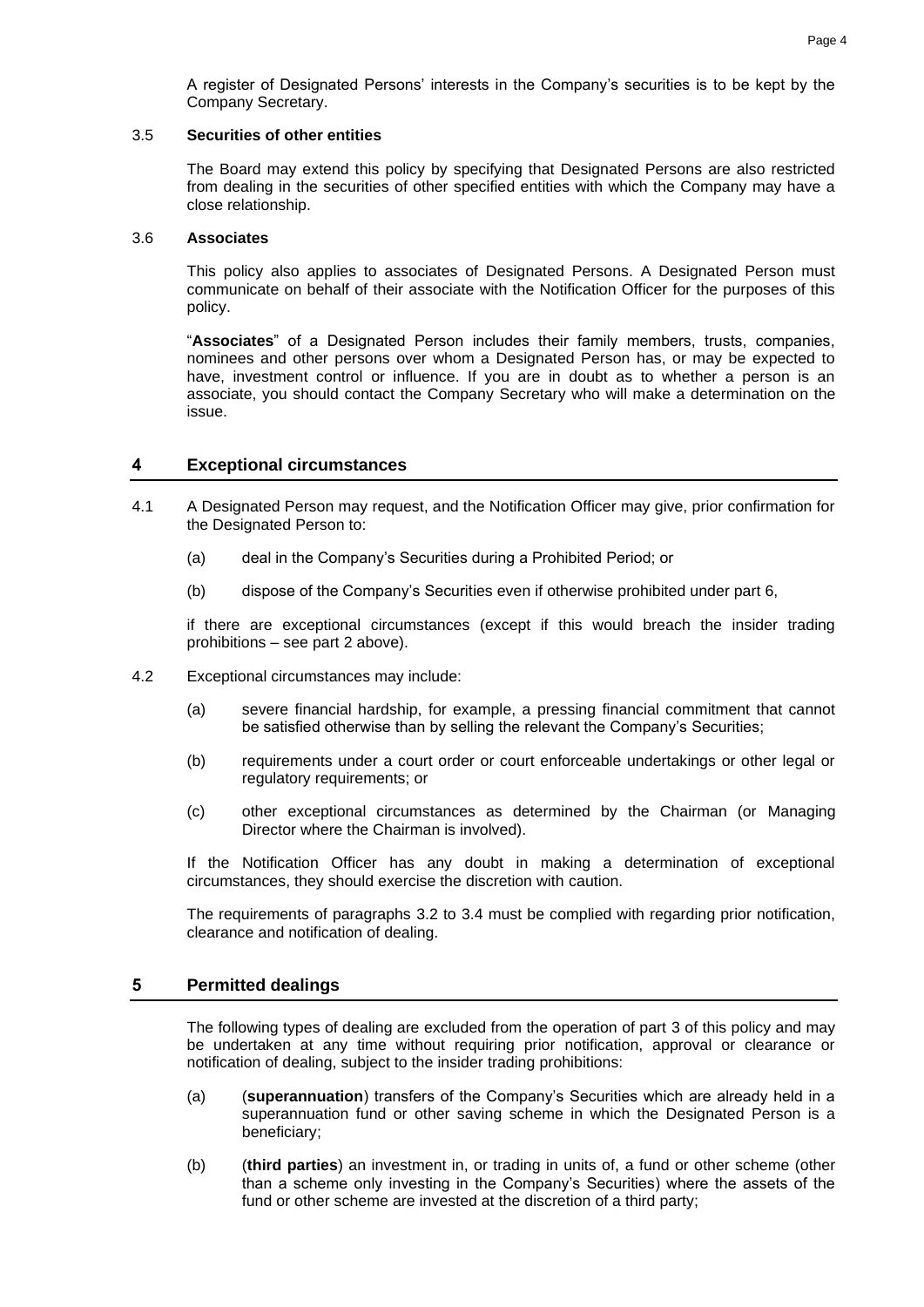- (c) (**other trustees**) where a Designated Person is a trustee, trading in the Company's Securities by the respective trust provided the Designated Person is not a beneficiary of the trust and any decision to trade during a Prohibited Period is taken by the other trustees or by the investment managers independently of the Designated Person;
- (d) (**takeover**) disposal of securities arising from the acceptance of a takeover offer or scheme of arrangement;
- (e) (**rights offers, SPPs, DRPs and buy-backs**) trading under an offer or invitation made to all or most of the security holders, such as a rights issue, a security purchase plan, a dividend or distribution reinvestment plan and an equal access buy-back, where the plan that determines the timing and structure of the offer has been approved by the Board. This includes decisions relating to whether or not to take up the entitlements and the sale of entitlements required to provide for the take up of the balance of entitlements under a renounceable pro rata issue;
- (f) (**lender disposal**) a disposal of the Company's Securities that is the result of a secured lender (or financier) exercising their rights, however, this does not extend to disposal under a margin lending agreement where such agreements are prohibited by this policy;
- (g) (**incentive scheme**) the exercise (but not the sale of Securities following exercise) of an option or right under an employee incentive scheme, or the conversion of a convertible security, where the final date for the exercise of the option or right, or the conversion of the security, falls during a Prohibited Period and the Company has been in an exceptionally long Prohibited Period or the Company has had a number of consecutive Prohibited Periods and the Designated Person could not reasonably have been expected to exercise it at a time when free to do so; and
- (h) (**trading plan**) trading under a non-discretionary trading plan for which prior written clearance has been provided in accordance with procedures set out in this policy and where:
	- (i) the Designated Person did not enter into the plan or amend the plan during a Prohibited Period; and
	- (ii) the trading plan does not permit the Designated Person to exercise any influence or discretion over how, when, or whether to trade.

However, this policy does not allow the Designated Person to cancel the trading plan or cancel or otherwise vary the terms of their participation in the trading plan during a prohibited period other than in exceptional circumstances.

- (i) (**bonus issue**) acquiring the Company's Securities under a bonus issue made to all holders of the Company's Securities of the same class;
- (j) (**subscription under disclosure document**) subscribing for the Company's Securities under a disclosure document.

## <span id="page-6-0"></span>**6 Further restrictions**

#### 6.1 **Margin lending**

Designated Persons are not permitted to enter into margin lending arrangements in relation to the Company's Securities. This is on the grounds that the terms may require the Company's Securities to be sold during a Prohibited Period or when the Designated Person possesses inside information.

This restriction does not extend to other funding arrangements where the Company's Securities may be included as security. Designated Persons should consult the Company Secretary if they are uncertain as to whether an arrangement should be classified as a margin lending arrangement.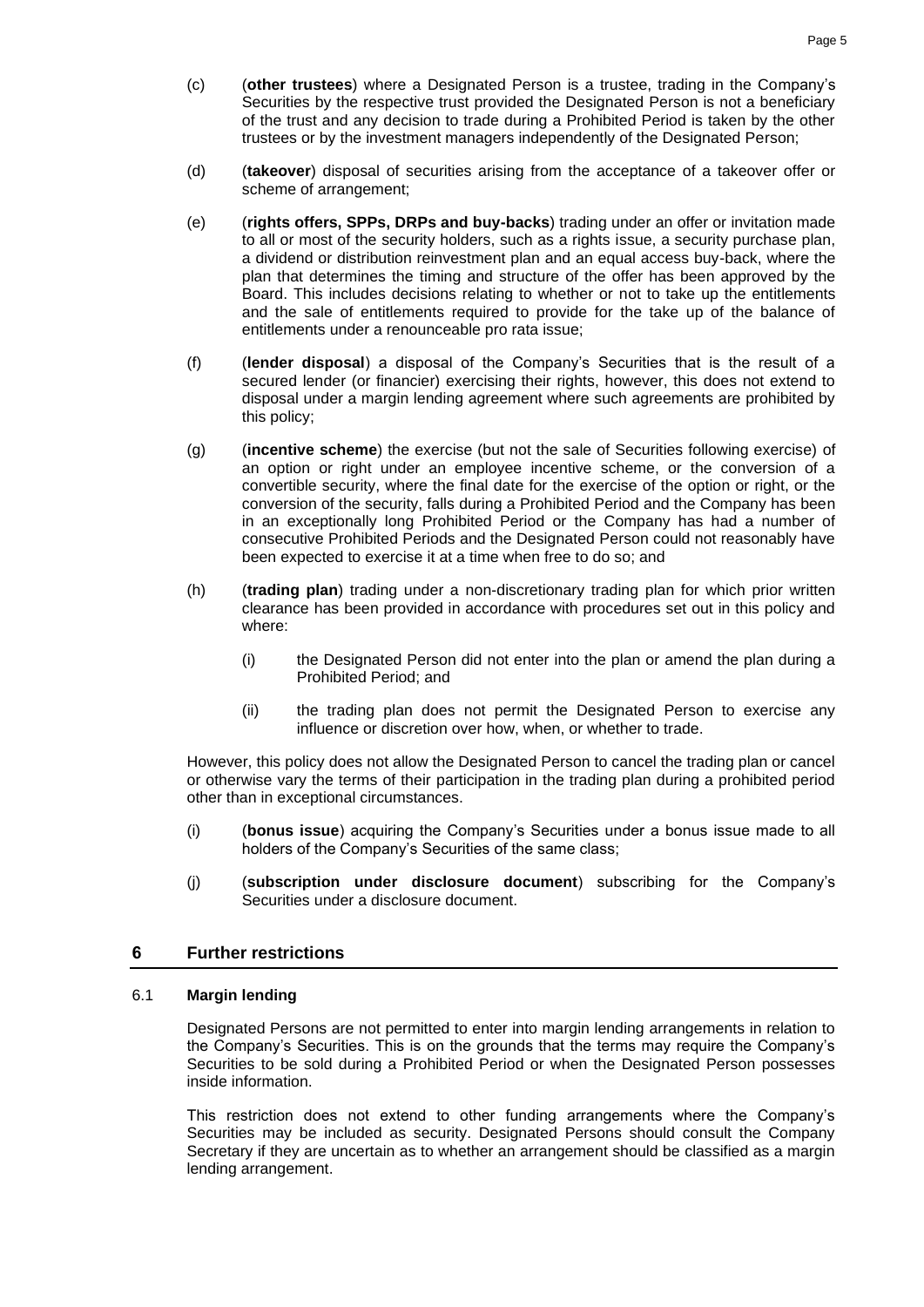## 6.2 **No short term or speculative trading**

The Company encourages Designated Persons to be long term investors in the Company.

Designated Persons must not engage in short term or speculative trading in the Company's Securities or in financial products associated with the Company's Securities. Short term means, in less than a 12 month period.

Designated Persons are not permitted to engage in short selling of the Company's Securities.

## 6.3 **No hedging**

Subject to the law, Designated Persons must not:

- (a) enter into transactions or arrangements with anyone which could have the effect of limiting their exposure to risk relating to an element of their remuneration that:
	- (i) has not vested; or
	- (ii) has vested but remains subject to a holding lock; or
- (b) deal at any time in financial products associated with the Company's Securities, except for the type of dealing permitted by law or a permitted dealing under this policy.

## 6.4 **Meaning of financial products**

Financial products includes derivatives, options, warrants, futures, forward contracts, swaps and contracts for difference issued or created over or associated with the Company's Securities by third parties.

# <span id="page-7-0"></span>**7 Confidential Information**

You must treat all sensitive, non-public information (**Confidential Information**) about the Company as confidential and belonging to the Company. You must not disclose Confidential Information to others (including family members, relatives, business or social acquaintances) except as authorised or legally required. You must avoid inadvertent or indirect disclosure of Confidential Information.

Even within the Company, Confidential Information should be distributed to or discussed with others only on a need-to-know basis, and those people must be told that the information is confidential. Be careful that your conversations are not overheard in elevators, aeroplanes or other public places. Do not leave Confidential Information on conference tables, desks or otherwise unguarded.

Take whatever steps are reasonably necessary to keep Confidential Information from being disclosed, except as authorised or legally required.

# **8 Review and publication of this policy**

The Board will review this policy annually. This policy may be amended by resolution of the Board.

This policy is available on the Company's website. Key features are published in:

- (a) either the annual report or on the Company's website; and
- (b) in the Appendix 4G to be lodged with the ASX at the same time as lodgement of the annual report.

## **Approved by the Board on 30 September 2021**